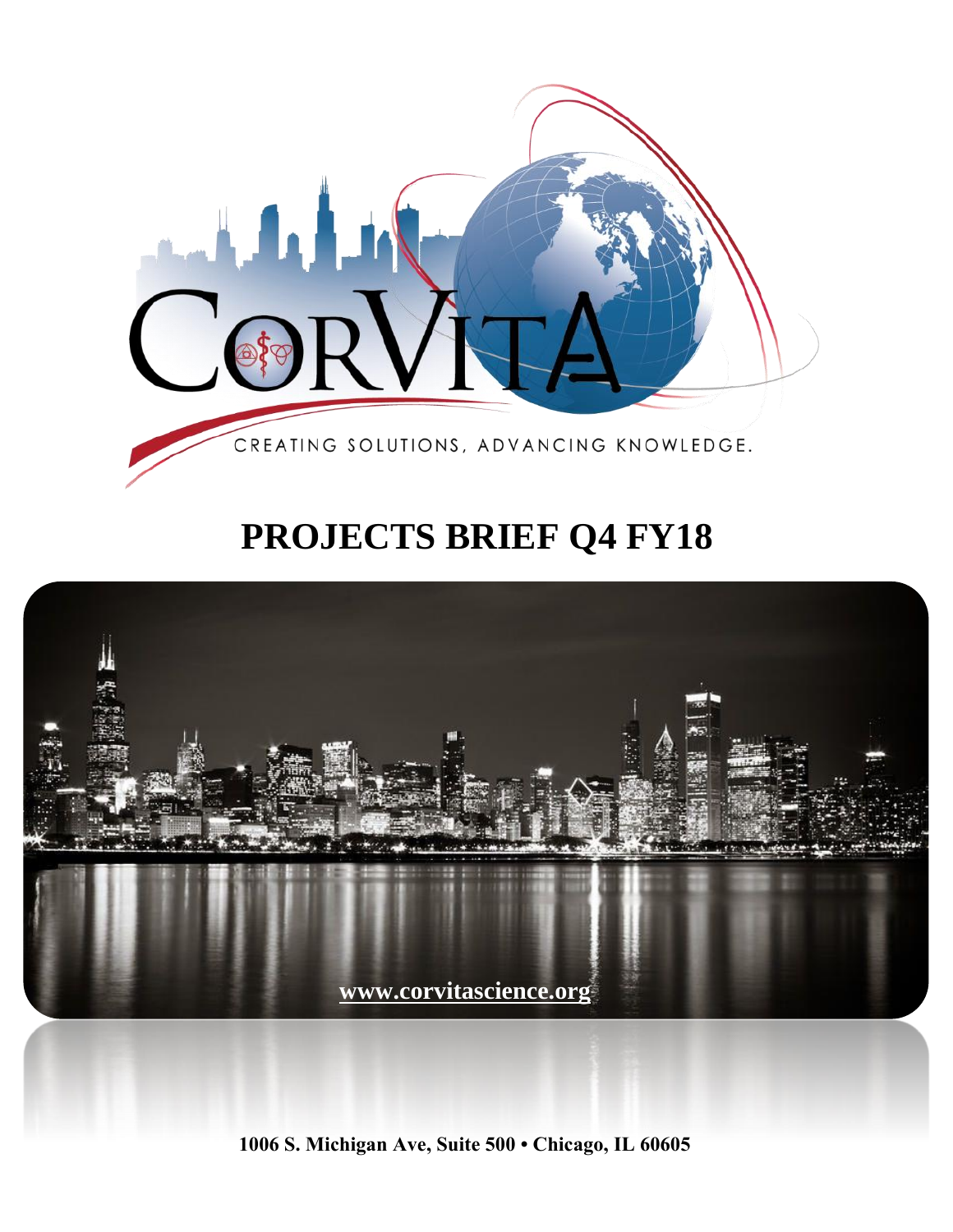

## **PRINCIPLE CENTERED MEDICINE™**

What is it? Principle Centered Medicine is practiced around the world every day but remains undervalued. Principle Centered Medicine is a movement dedicated to re-building and placing the majority capital and support towards the doctorpatient relationship/interaction and CorVita is all in. A principled physician is only motivated by data and care that generates a benefit to patients rather than that which checks a box on a computer impersonally. Patients deserve a culture of Principle Centered Medicine that values prevention, individual patient focused treatments and perspectives gained by listening rather than being assigned as a number on an insurer's or clinic's list. In collaboration with the American College of Osteopathic Internists, CSF will drive an evidence - based collection of principle centered data (described below in RESEARCH) and use these points of care to drive better patient outcomes, better insurance reimbursement for principled clinics and for advancement of a culture of safe care. Ultimately this will make not only patients but as important their physicians, who are burning out at alarming rates, more well.

### **MEDICAL EDUCATION**



CSF in partnership with Midwestern University's Institute for Healthcare Innovation (IHI), has established a cutting-edge training program for medical students seeking further education in clinical research. These students have access to data from current and past enrolled clinical trials providing a real-life apprenticeship in clinical scholarly activity. The education curriculum for the students include: Fundamentals of Clinical Trials in Cardiovascular Medicine; Review of Federal and Regulatory Guidelines; Standard IRB Process; Evaluation of Contract Agreements; CV specific project mentoring linked to clinical questions and care; Instruction in developing evidence-based data for clinical medicine. CSF has also help guide the students to ensure that they are asking the right questions

and creating their own methodologies for improving patient care.

#### **VIDEO EDUCATION LAB**

CSF is in the early works of a video education program. The Education Laboratory will focus on bringing science, research and medical information globally to students, residents, fellows and physician. The **v**ideo series will include advance cardiovascular disease education modules which will be followed-up with corresponding questions after each section to test the viewers comprehension. Initially, a video series will include highlighting recently published journal articles and reviewing the results of recent clinical research studies along with introducing an expert viewpoint of the new clinical information.



#### **RESEARCH**

CSF has collaborations with colleagues around the world. These collaborations have increased CSF global scale allowing the physicians to collaborate on ideas and patient information.

Clean well-adjudicated data is king. CSF experts in the field of cardiovascular medicine are trained and experienced physicians and researchers using computing technology to create smarter machines and algorithms by adjudicating and validating large training sets centered on patient outcomes and individual responses. The computing speed has a great deal of bandwidth and not enough data. The algorithms only become intelligent with well officiated and expert classification of the data. Choosing the data that is important to patient care and outcomes becomes extremely important. CSF has invested great capital and effort into setting the stage to solve the lack of data with programs such as ADHERE AF and MANAGE AF. These two studies are designed for extended understanding of outcomes with specific points of data collection to drive better patient care algorithms.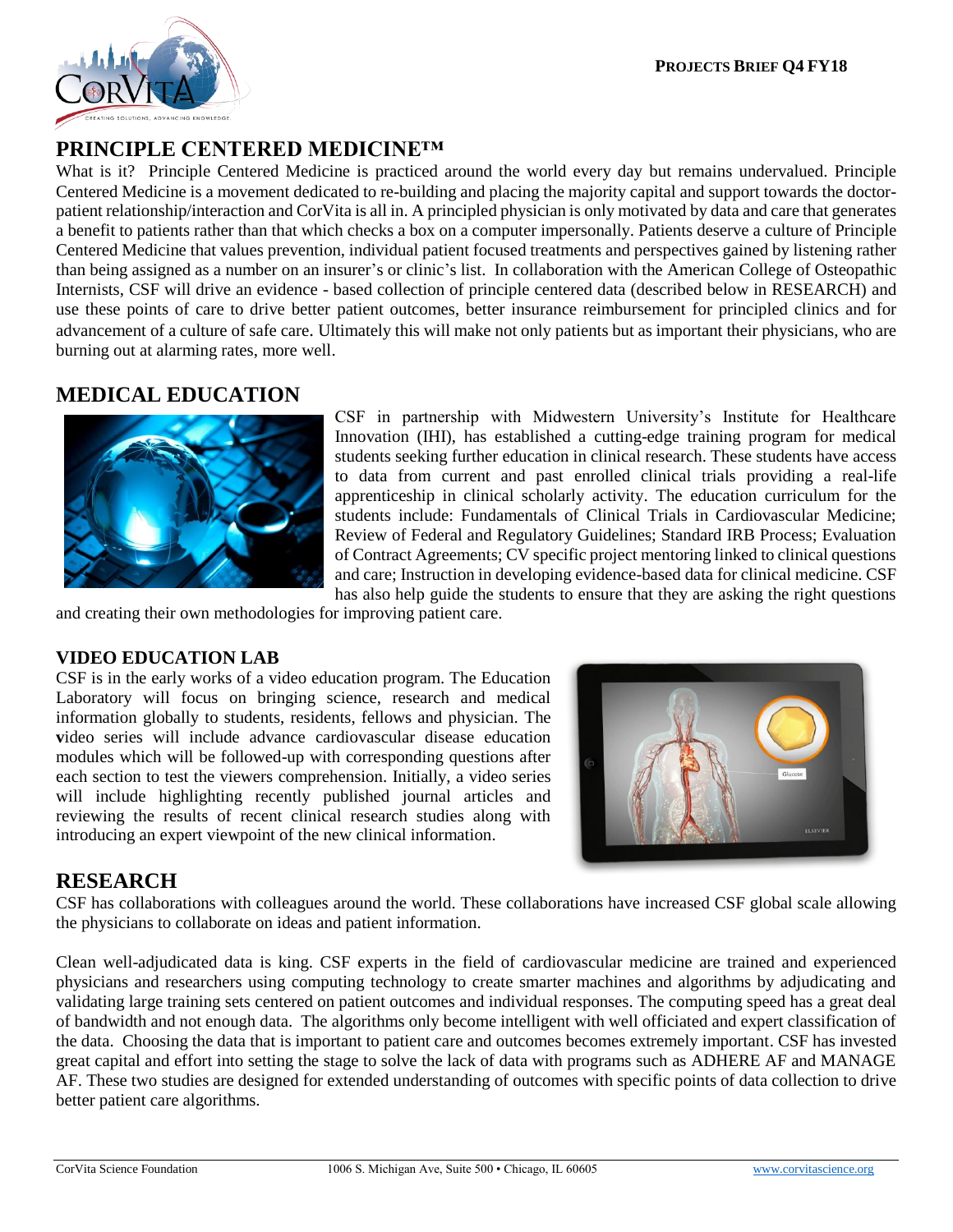

# **CLINICAL TRIALS (ENROLLING)**

**ADHERE AF–** The aim of this study is to assess how many atrial fibrillation (AF) patients in general AF population there are with predicted low adherence using the Medication Adherence Score (MAS).

**MANAGE AF–** The objective of this multi-site research is to establish a contemporary and simple registry to help determine the course and progression of patients with atrial fibrillation  $(AF)$ . Its main focus is the management of  $AF$  in the prevention of thrombo-embolic events using rhythm and rate control interventions.

**APPRAISE ATP–** The primary objective is to understand the role of anti-tachycardia pacing (ATP) in primary prevention patients indicated for ICD therapy. The incidence of all-cause shocks in subjects programmed with shocks only will be compared with subjects programmed to standard therapy (ATP and shock) to assess equivalency.



**PRAETORIAN DFT–** The primary objective is to determine whether the S-ICD implant without defibrillation testing using a new method of measurement (PRAETORIAN Score) is similar to the standard method of defibrillation testing with a totally subcutaneous implantable defibrillation system (S-ICD). The secondary objectives are to evaluate the PRAETORIAN score and to evaluate anesthesia protocols for implantation.

**PREEMT HF** – The goal of the PREEMPT-HF study is to collect device and clinical event data to evaluate extended applications of the HeartLogicTM Heart Failure Diagnostic (HeartLogic) in a broad spectrum of heart failure (HF) patients with an implantable cardioverter defibrillator (ICD) or cardiac resynchronization therapy defibrillator (CRT-D). There are no primary safety and/or efficacy endpoints for this study.

#### **FY18 PUBLICATIONS**

CorVita had several publications over the last fiscal year. Publications are listed below:

Essandoh MK, Mark GE, Aasbo JD, Joyner CA, Sharma S, Decena BF, Bolin ED, Weiss R, **Burke MC**, McClernon TR, Daoud EG, Gold MR. Anesthesia for subcutaneous implantable cardioverter-defibrillator implantation: Perspectives from the clinical experience of a U.S. panel of physicians. Pacing Clin Electrophysiol. 2018 May 13. doi: 10.1111/pace.13364.

Frankel D, **Burke MC**, Callans D, Stivland T, Duffy E, Epstein A. (2018). Impact of Body Mass Index on Safety and Efficacy of the Subcutaneous Implantable Cardioverter-Defibrillator. JACC: Clinical Electrophysiology. 10.1016/j.jacep.2017.11.019.

Quast AF, Tjong F, Koop B, Wilde AAM, Knops RE, **Burke MC**. (2018). Device orientation of a leadless pacemaker and subcutaneous implantable cardioverter-defibrillator in canine and human subjects and the effect on intrabody communication. EP Europace. 10.1093/europace/euy019.

Theuns DAMJ, Brouwer TF, Jones P, Allavatam V, Donnelley S, Auricchio A, Knops RE, **Burke MC**, A Prospective, Blinded Evaluation Of A Novel Sensing Methodology Designed To Reduce Inappropriate Shocks By The Subcutaneous Implantable Defibrillator, Heart Rhythm (2018), doi: 10.1016/j.hrthm.2018.05.011

Tjong FVY, Brouwer TF, Koop B, Soltis B, Shuros A, Schmidt B, Swackhamer B, Quast AEB, Wilde AAM, **Burke MC**, Knops RE. Acute and 3-Month Performance of a Communicating Leadless Anti-tachycardia Pacemaker and Subcutaneous Implantable Defibrillator. JACC Clin Electrophysiol. 2017 Dec 26;3(13):1487-1498. doi: 10.1016/j.jacep.2017.04.002. Epub 2017 May 31.

Waxman AB, McElderry HT, Gomberg-Maitland M, **Burke MC**, Ross EL, Bersohn MM, Pangarkar SS, Tarver JH, Zwicke DL, Feldman JP, Chakinala MM, Frantz RP, Thompson GB, Torres F, Rauck RL, Clagg K, Durst L, Li P, Morris M, Southall KL, Peterson L, Bourge RC. Totally Implantable IV Treprostinil Therapy in Pulmonary Hypertension Assessment of the Implantation Procedure. Chest. 2017 Dec;152(6):1128-1134. doi: 10.1016/j.chest.2017.04.188. Epub 2017 Jun 3.

Gold MR, Aasbo JD, El-Chami MF, Niebauer M, Herre J, Prutkin JM, Knight BP, Kutalek S, Hsu K, Weiss R, Bass E, Husby M, Stivland TM, **Burke MC**. Subcutaneous implantable cardioverter-defibrillator Post-Approval Study: Clinical characteristics and perioperative results. Heart Rhythm. 2017 Oct;14(10):1456-1463. doi: 10.1016/j.hrthm.2017.05.016. Epub 2017 May 11.